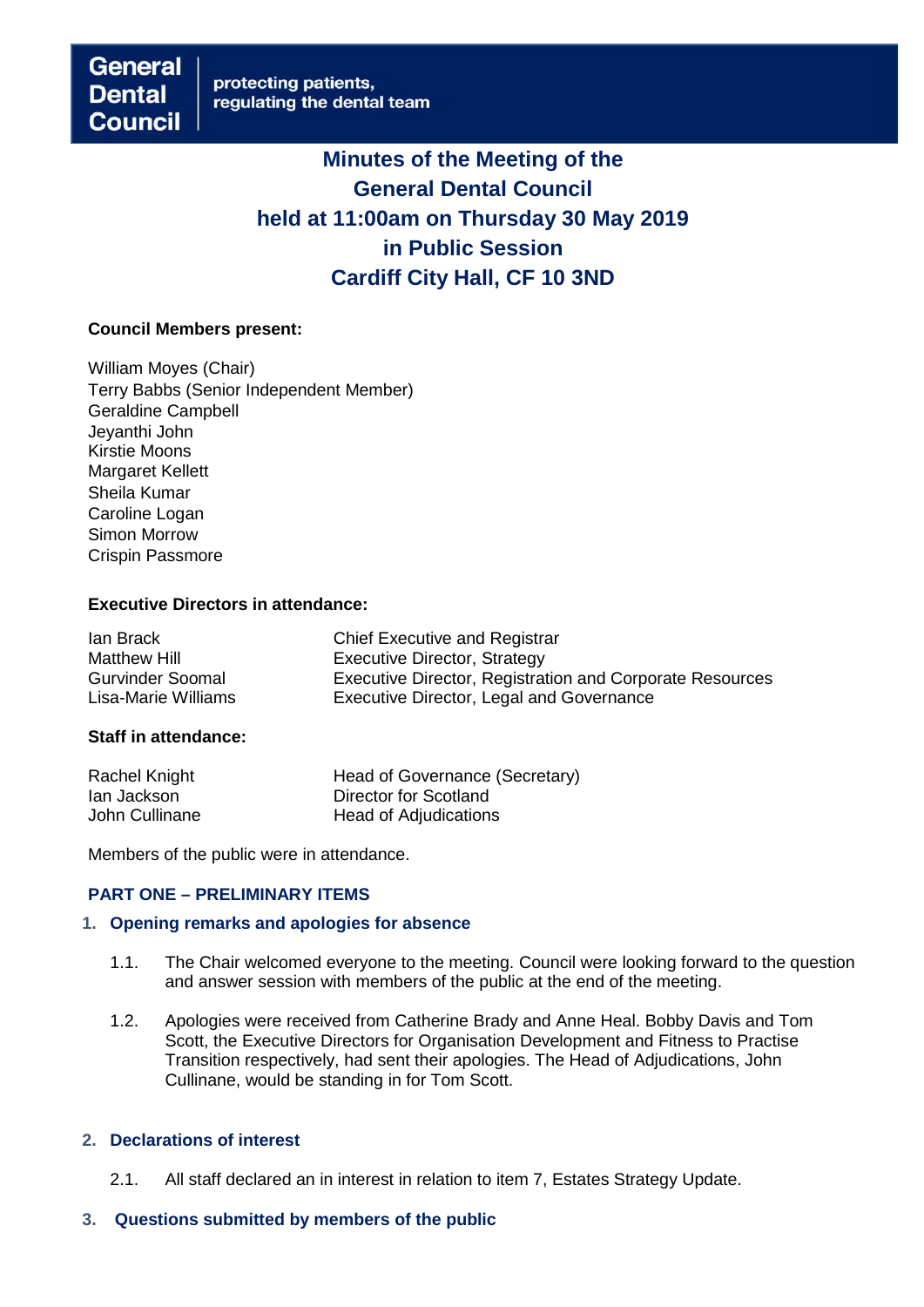3.1. There were no questions submitted by members of the public in line with the GDC's policy.

# **4. Approval of minutes of the previous meetings**

4.1. Council **approved** the full minutes of the Council meeting held on 28 March 2019

# **5. Matters arising from the Open Council meeting held on 28 March and rolling actions list**

5.1. There were no matters arising.

## **6. Decisions log**

6.1. The Council **noted** the decisions taken in relation to the approval of the Corporate Strategy consultation document as delegated by Council at the meeting on 28 March 2019.

# **PART TWO – ITEMS FOR DECISION AND DISCUSSION**

## **7. Estates Strategy Programme Update**

- 7.1 The Executive Director, Registration and Corporate Resources, updated Council on the implementation of the Estates Strategy Programme. The closure of the Baker Street offices and relocation of the operational teams to Birmingham was progressing well and in line with the agreed timetable. Strand 2 of the programme was underway. 36 staff of the proposed 100 posts in this strand had commenced employment and more would join from 3 June 2019. During the remainder of 2019 the Wimpole Street offices would undergo a refit programme to provide sufficient hearing suite facilities to close the external venue currently used and to deliver long term savings. Consequently the Board would meet more frequently in the Birmingham offices.
- 7.2 Council were assured that the staff were adjusting well to working across the London and Birmingham offices. Ways of working had adapted to ensure continued collaboration and communication; this included more use of video and skype facilities. One of the unintended consequences was that people were making better use of open and shared space, particularly to host short digitally led meetings.
- 7.3 One of the drivers behind the decision to relocate operations to Birmingham was to access a recruitment market which was outside London. Most posts, 75%, had been filled at the first attempt, with IT recruitment proving to be the most challenging given the demand for individuals with those skills.
- 7.4 Council **noted** the report.

## **8. Annual Report and Account**

- 8.1 Matthew Hill, Executive Director, Strategy introduced the paper which set out the General Dental Council Annual Report and Accounts and letters of representation for the year to 31 December 2018 needed to be approved by the Council prior to being signed by the GDC Accounting Officer and the Chair of the Council.
- 8.2 The ARA would be submitted to the Privy Council to be laid before UK and Scottish Parliaments on 24 June 2019 (stc), after which they would be published. The Chair of the Audit and Risk Committee confirmed that they had held private sessions with the auditors without the executive inn attendance at each meeting which received the accounts and had received positive feedback about the team. Thanks were noted to the team, particularly given that the transition to the Birmingham offices coincided with the accounts preparation.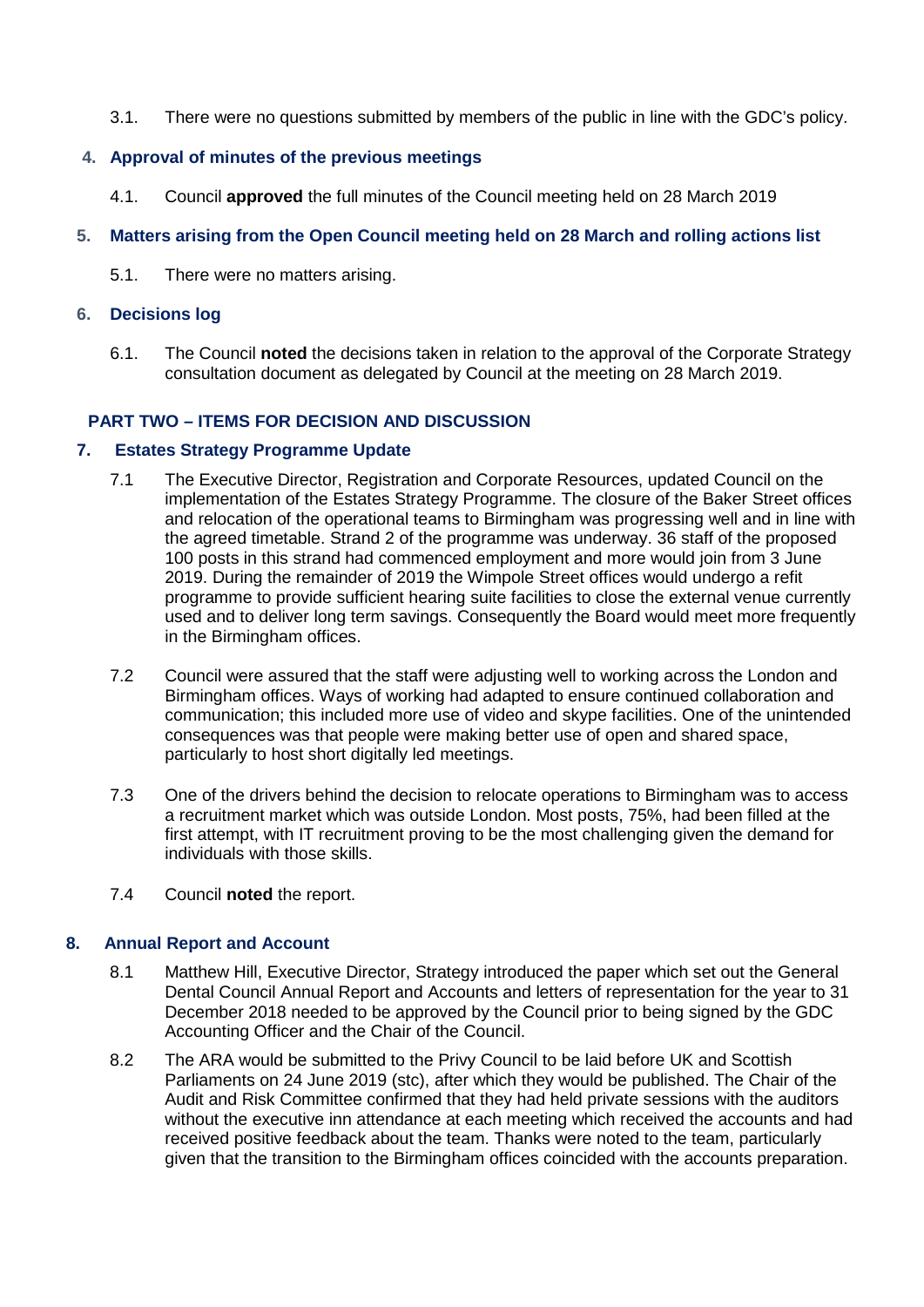8.3 The Council **approved** the Annual Report and Accounts 2018; and **authorised** the signing of the Annual Report and Accounts 2018 and letters of representation by the Chief Executive and Registrar and Accounting Officer and the Chair of the Council.

# **9. Access to Free Reserves**

- 9.1 The Chief Executive presented the report to Council. He reminded Council that its previous decision to greatly reduce the contingency in the budget had been predicated on the assumption that greater access to free reserves would be necessary. The paper sought to establish a clear, transparent and robust policy to provide access to the reserves urgently between Council meetings. The normal mechanism would remain via a plenary session of Council, but the proposed mechanism would allow for delegated members to approve access when the norm was not an option.
- 9.2 Council members recognised that the proposal was a necessary procedural consequence of the decision not to budget for contingency. The process would cover additional unforeseen costs as well as pre-planned work that went over budget and required additional funds. The Chief Executive clarified that the proposal sat within the wider framework of overall financial control. If a project or other budget was exceeding budget the Executive and Council would know in advance in would have time to address overspends as part of the current process. The proposed process could only be used for overspend if an external matter had a significant unpredictable impact.
- 9.3 The proposed process was underpinned by the reserves policy. It was appropriate that the Executive should be the gatekeeper for access to the reserves and that EMT endorsed exceptional and urgent requests on a case by case basis. The proposed procedure included the requirement that any requests for funding sought outside Council would be reported to the next Council meeting, potentially in a log form, to ensure that Council retained a line of sight over the use and remaining amount of free reserves.
- 9.4 Council discussed the approval process and delegations in detail. The proposal was written with the expectation that FPC would always be consulted to provide assurance that the use of the procedure fit within policy and budget management. It was noted that the only current delegation of access to free reserves was the headcount mechanism, which required approval from the Chair of Council, Chair of FPC and at least one other committee chair as necessary. Members were content that this delegation had been effective and provided an integrated control mechanism.
- 9.5 The proposal contained the assumption that the maximum value of requests under the procedure would be £250,000. Members discussed whether the limit should be cumulative over the year or whether £250,000 should be the limit for individual requests. It was noted that £250,000 was just over 0.5% of the overall budget and was not an unreasonable total as an upper limit for each request. The proposed procedure allowed members with delegated responsibility to refer requests to Council by correspondence if appropriate, for example if there were any sensitivities associated with the request.
- 9.6 Members requested that there should be an agreement to retain a set minimum amount available in free reserves. If the request would take the reserves below that level this policy could not be used.
- 9.7 Council **approved** the procedure at Appendix 1, including the upper cost limit of £250,000 of the paper subject to authority being delegated to the Chair of Council and the Chair of FPC, with other committee Chairs as appropriate, to approve requests up to £250,000 by correspondence with the Accounting Officer.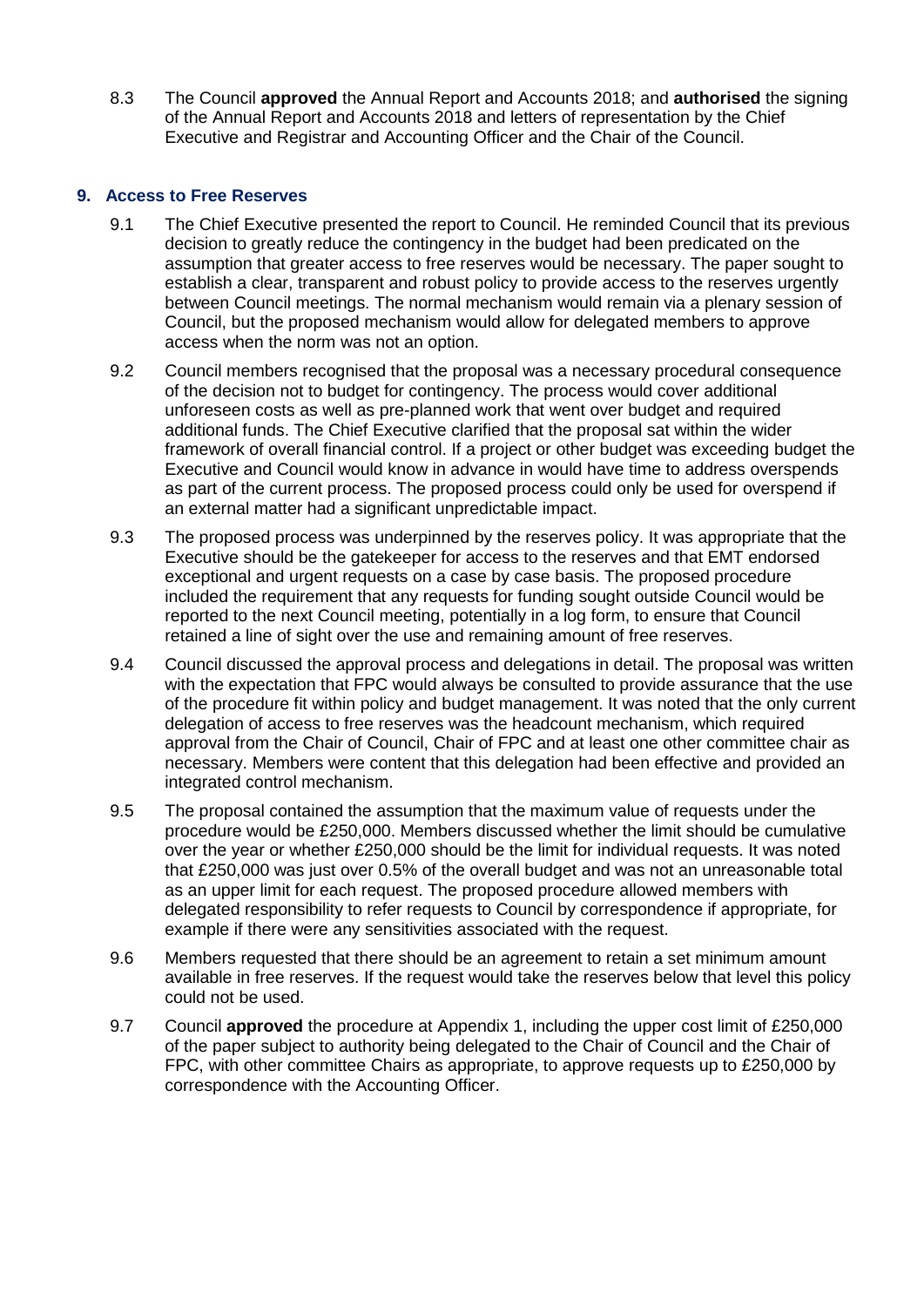# **10. Financial Review and Forecast, Q1 2019**

- 10.1 The Executive Director, Registration and Corporate Resources, presented the quarterly report. The pre-audit adjustment operating surplus was £1.5 million higher than forecast. Income was £0.2m higher than budgeted due to a higher number of registrations than expected and additional income generated from bank interest and investments. Expenditure was £1.2m lower than budgeted, derived from recurring and one-off savings. These included staff vacancies and the difference between the market rate salary budgeted for newly recruited staff and the lower pay range awarded.
- 10.2 There was a typo at para 2.1 which should read "£1.5m higher than the £31.4m *surplus*  budgeted".
- 10.3 A detailed review of forecast income and expenditure for 2019 had been undertaken at the end of Q1 which had shown that the budgeted operating surplus could increase by £1m by the end of 2019. The position would be reviewed at the end of Q2. Notable variances to budget included meeting fees and expenses running under budget, including FtP panels and boards. These were expected to catch up in subsequent quarters. The savings listed under Education were attributed by the paper to the postponement of education inspections. It was noted that this description was incorrect and that the inspection programme was running as planned, but that the savings were real.

#### **ACTION: Matthew Hill to confirm the education QA savings and description at the next meeting of Council.**

- 10.4 Staff vacancies and recruitments below market rate had generated savings. Council queried whether there were market, or any other, reason for these savings. The recruitment to posts based in the Birmingham office had made appointments which encourage development and learning whilst in post. This realised the ambition in moving operations outside London, where appointments had mostly been made at market rate. The salary framework had been designed as an attraction tool and to retain quality and experience. Most operations staff had a 3 to 5-year service, so the framework had been successful in developing a resilient and robust staff group.
- 10.5 Council **noted** the report on the Q1 financial outturn and forecast.

## **11. Balanced Scorecard, Q1 2019**

- 11.1. The Executive Director, Registration and Corporate Resources, highlighted the key successes and issues as described in the paper.
- 11.2. Council welcomed the consistent performance between quarters which was a testament to the seamless transition of operations staff from London to Birmingham. There were some KPIs which had been unchanged for some time, for example the GDC newsletter engagement and timeliness in UK DCP applications, and these were explored to provide assurance that the KPIs were stretch targets. It was noted that the GDC newsletter engagement KPI was expected to fall significantly over the remainder of 2019 following changes to the way Microsoft outlook operated. Communications was working with IT to explore alternative indicators that would provide similar feedback about whether recipients were opening the email. The DCP applications were subject to seasonal variation, which was difficult to forecast because education providers did not share the required data with the GDC. This was an ongoing problem raised by FPC and there had been a good response to previous requests for data. The provision of data needed to be considered business as usual, although given the transitory nature of the workforce it would be difficult to forecast accurately. It was recognised that training providers for DCPs were more fragmentary than dentist training providers, and that those providers did not necessarily have the data the GDC required because the providers did not require the data themselves.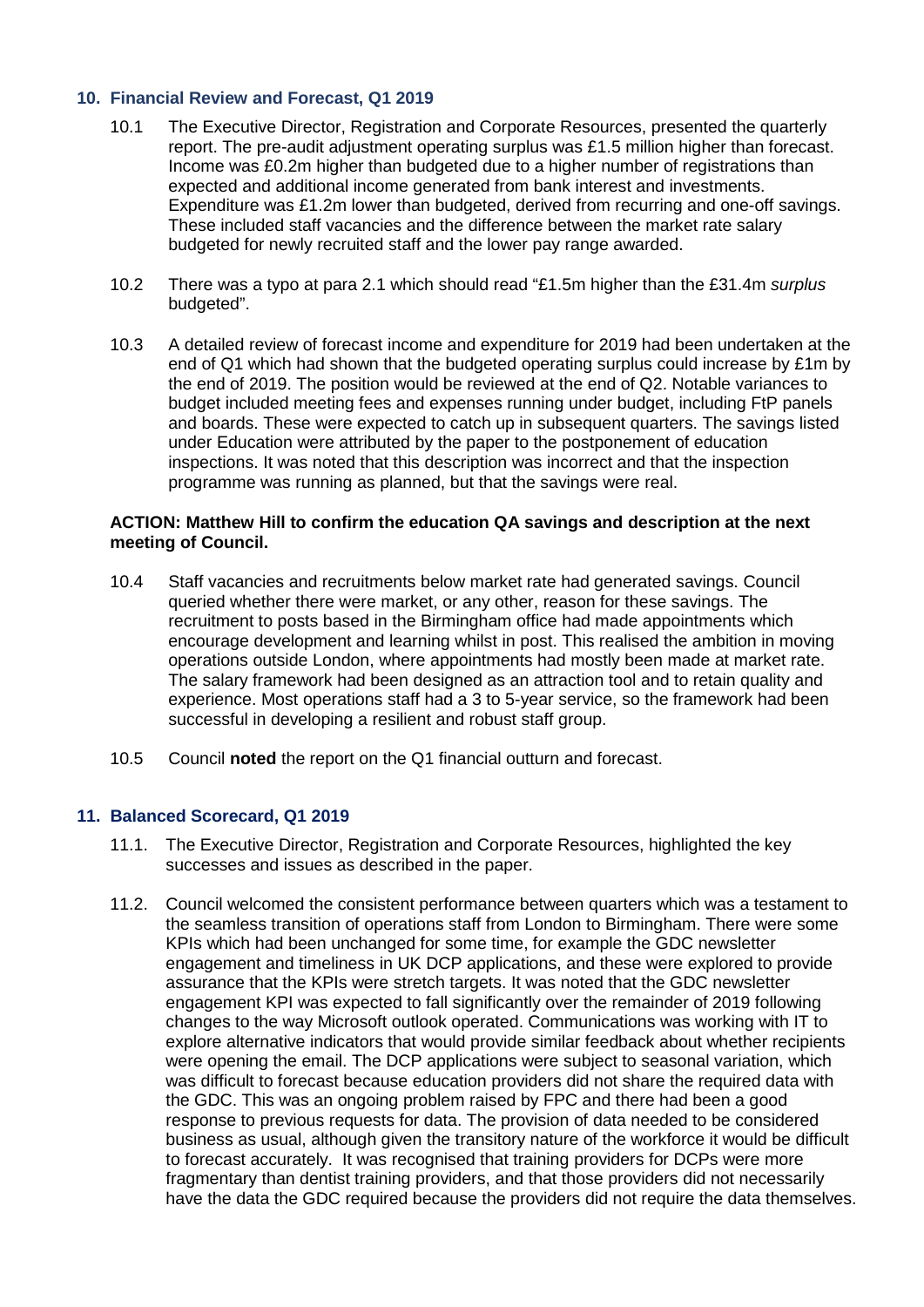- 11.3. The QA performance indicator regarding protecting patient standards had dropped by 21%. This was related to the change in approach which meant that the current KPIs needed to be revised. It was possible that as the change in process embedded that this indicator would decline further.
- 11.4. Council **noted** the report

# **12. Dental Complaints Service, Q1 2019**

- 12.1 The Head of Adjudications introduced the report on behalf of the Executive Director, FTP transition. During Q1, 763 enquiries were received. Of these, 84% (640) were responded to within 2 days; a drop from 97% in Q4. DCS received a significant influx of enquiries during February:123 related to a single registrant, following a social media campaign from their patients who had paid for treatment which was either not provided or not completed. The registrant currently had an interim suspension and all patients were signposted to FTP to raise their concerns. As a result of the high volume the enquiries that related to the registrant could not be processed within the 2-day KPI, however all other enquiries were completed within the timeframe. A large number of complaints about a single registrant were becoming more usual and tended to involve Facebook groups. In 2018 there had been a similar case. The GDC were getting better at handling those campaigns across the organisation.
- 12.2 Case outcomes were discussed, and members welcomed the report that 5% of complaint outcomes included an apology. Following questions from Council it was confirmed that a large proportion of complaints were resolved on first contact. The DCS advised complainants how to frame their complaint and who to direct it to. Every contact was followed up by the DCS.
- 12.3 It was not clear if treatment types logged as dentures, bridges or crowns included cases with implant supported structures. Complaints about the structures were logged separately, but if complaints about dentures were higher for those which were implant related this ought to fed back to the profession as an area of concern.
- 12.4 The DCS review Phase 2 had been delayed. There was not a clear revised timeline or completion date.
- 12.5 The Council **noted** the report.

# **PART THREE - ITEMS FOR NOTING**

## **13. Reports of the Council's Committees**

Audit and Risk Committee (ARC)

13.1 The Council **noted** the report.

## Remuneration Committee

13.2 The Council **noted** the report.

## Finance and Performance Committee (FPC)

13.3 The Council **noted** the report.

## Policy and Research Board (PRB)

13.4 The Council **noted** the report